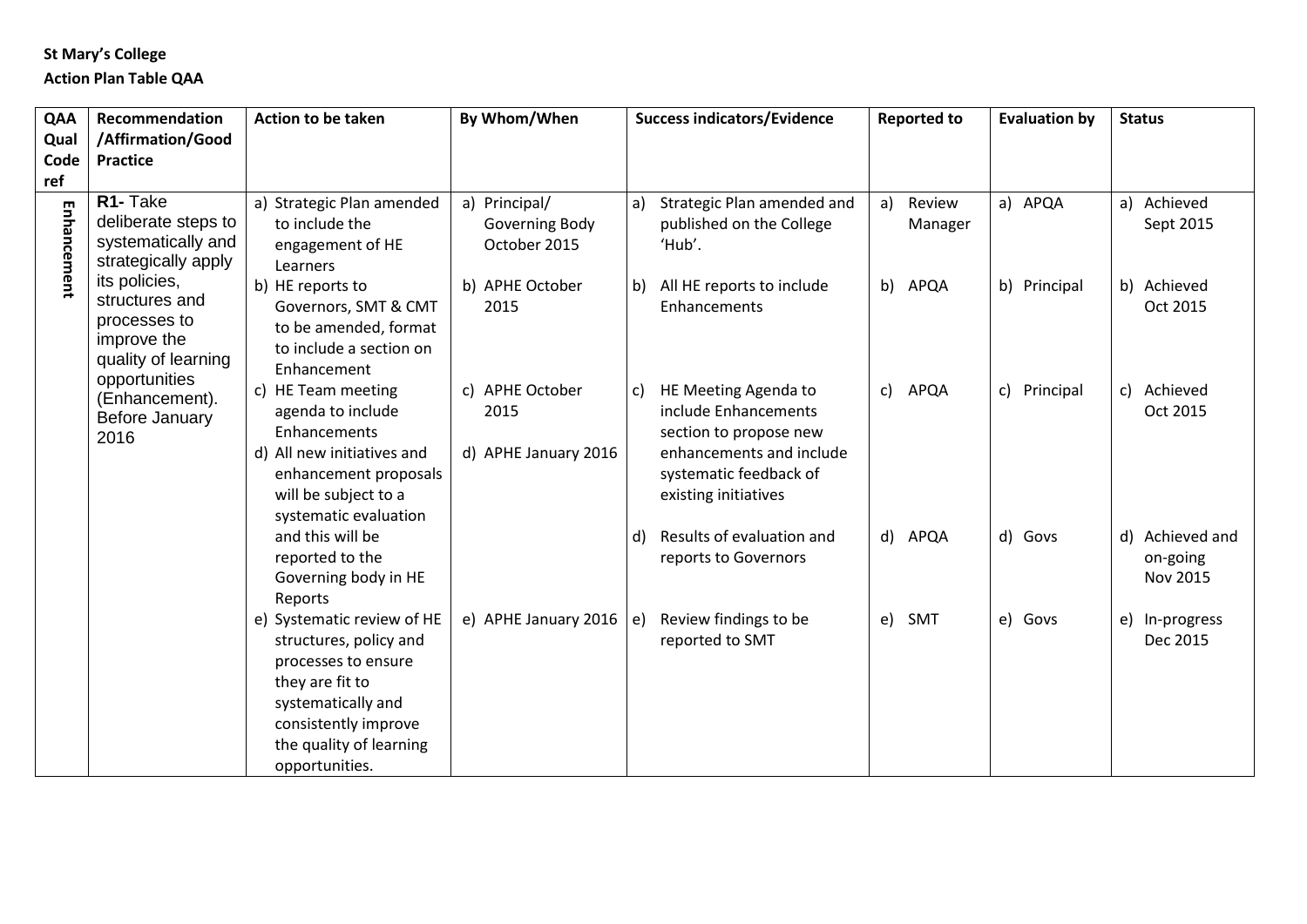| 83                      | R <sub>2</sub> - Ensure the<br>Observation of<br>Teaching and<br>Learning Policy is<br>implemented for<br>higher education<br>provision<br>(Expectation B3)<br>October 2015 | a) Timeframe for Peer<br>Observations to be<br>agreed with Partner<br><b>Colleges &amp; University</b><br>b) In-house Peer<br>Observations to be<br>completed by end Nov<br>2015        | a) APHE<br>Oct 2015<br>b) APQA<br>Nov 2015                                       | All teaching staff to take<br>part in at least one HE Peer<br>Observation annually                                  | APQA<br>a)<br>b)<br>SMT | a) SMC<br>b) Govs | a) Email sent to<br>Partner Lead<br>at UCLan,<br>following<br>discussion at<br><b>UCLan partner</b><br>standardisatio<br>n in Sept 2015 |
|-------------------------|-----------------------------------------------------------------------------------------------------------------------------------------------------------------------------|-----------------------------------------------------------------------------------------------------------------------------------------------------------------------------------------|----------------------------------------------------------------------------------|---------------------------------------------------------------------------------------------------------------------|-------------------------|-------------------|-----------------------------------------------------------------------------------------------------------------------------------------|
|                         |                                                                                                                                                                             | <b>Peer Observation Forms</b><br>C)<br>to be forwarded to AP<br>QA when completed for<br>monitoring.                                                                                    | c) APHE                                                                          |                                                                                                                     | c) SMT                  | c) Govs           | b) Observations<br>scheduled for<br>Nov & Dec<br>2015<br>c) Pending                                                                     |
| 88<br>ჯ<br>Enha<br>ince | R3- Implement<br>evaluations for all<br>modules to ensure<br>systematic<br>feedback from                                                                                    | a) Week of Nov 2 <sup>nd</sup> UCLan<br>sent the new module<br>evaluation templates to<br>be put on blackboard<br>for all modules                                                       | a) APHE                                                                          | MEQ's to be available for all<br>a)<br>modules at the mid-point<br>and end of each module in<br>both semester 1 & 2 | APQA<br>a)              | a) SMT            | a) Meeting with<br><b>IT Manager</b><br>23/10/2015                                                                                      |
| ent                     | students to inform<br>enhancement<br>(Expectations B8<br>and<br>Enhancement)<br>October 2015                                                                                | b) Timetabled tutorial<br>sessions allocated to<br><b>Module Evaluation</b><br>Questionnaire<br>completion for each<br>end of module and<br>teachers to arrange<br>mid-module feedback. | b) HE Advisers to<br>complete with<br>100% of learners<br>Dec 2015 April<br>2016 | 100% of learners to<br>b)<br>complete MEQ's                                                                         | b) APHE                 | b) APQA           | b) Evaluation<br>slot allocated.<br>First<br>evaluations<br>due<br>Dec 2015                                                             |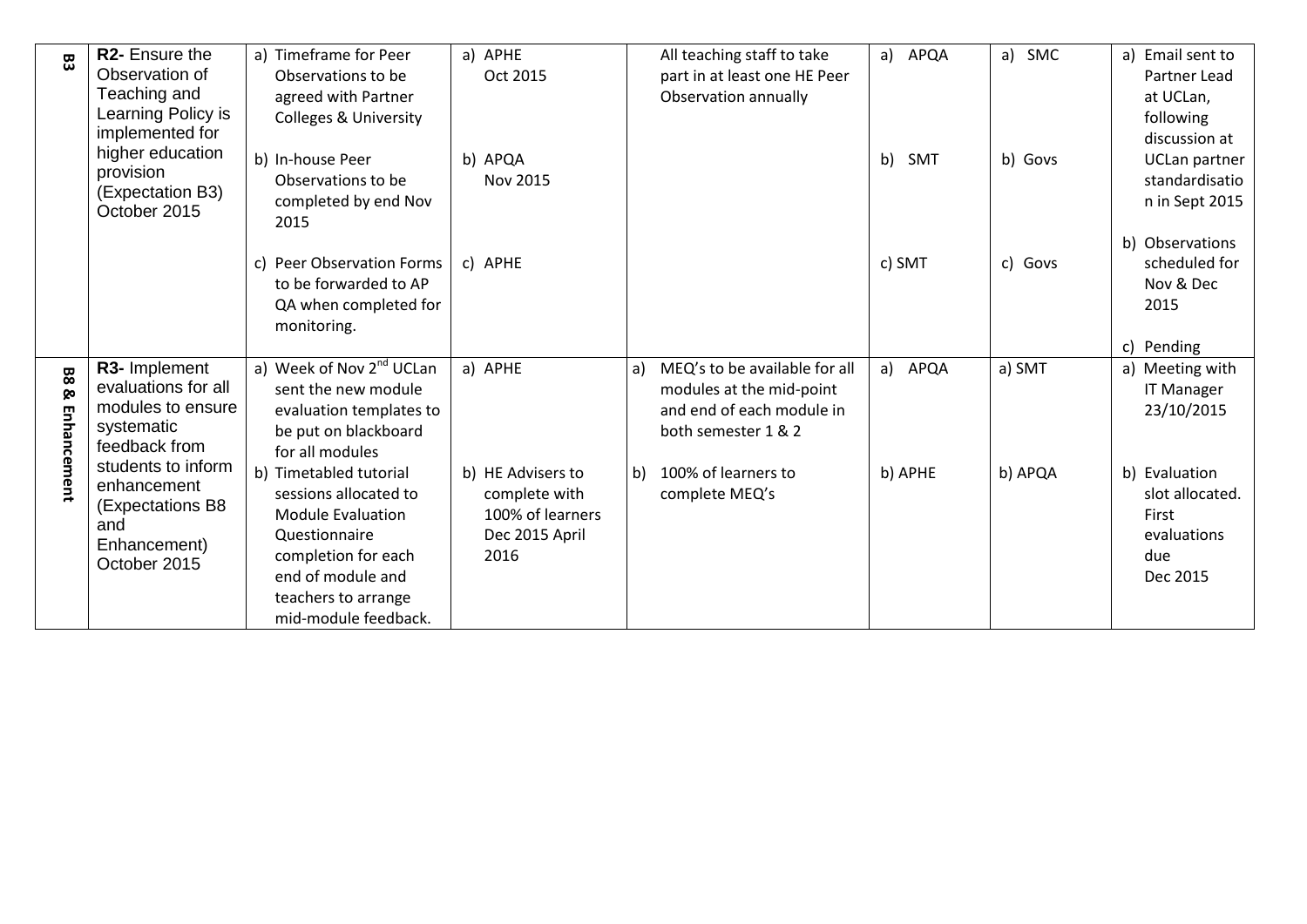| <b>B10</b> | R4- Further<br>develop effective<br>management<br>procedures for the<br>arrangement and<br>routine monitoring<br>of all student work<br>placements                                          | a) Procedures to be<br>reviewed including re-<br>writing module<br>handbook to ensure all<br>learners receive a one-<br>to-one with the new<br>Placement Officer (PO)<br>for each | a) APHE<br>Oct 2015                      | New procedure to be issued<br>a)<br>and all students allocated<br>two one-to-one tutorials<br>with Placement Officer<br>regardless of the type of<br>placement | a) APQA    | a) SMT  | a) Module<br>Handbook<br>re-written to<br>include new<br>procedure<br>Sept 2015 |
|------------|---------------------------------------------------------------------------------------------------------------------------------------------------------------------------------------------|-----------------------------------------------------------------------------------------------------------------------------------------------------------------------------------|------------------------------------------|----------------------------------------------------------------------------------------------------------------------------------------------------------------|------------|---------|---------------------------------------------------------------------------------|
|            | (Expectation B10)<br>October 2015                                                                                                                                                           | placement/volunteer<br>placement/workplace<br>placement.<br>b) All students to be                                                                                                 |                                          | b) PO December 2015 (b) Record of tutorials with                                                                                                               | b) APHE    | b) APQA | b) Assessment<br>date for<br>Portfolio<br>moved on                              |
|            |                                                                                                                                                                                             | offered two one-to-one<br>tutorials with academic<br>staff prior to submitting<br>the assessment.                                                                                 | & March 2015                             | Academic Staff                                                                                                                                                 |            |         | assessment<br>calendar to<br>facilitate new<br>procedure<br>Sept 2015           |
|            |                                                                                                                                                                                             | c) Audited list of<br>minimum requirements<br>(including visits and<br>Risk Assessments) to be<br>consistently completed<br>for all placements                                    | c) PO November<br>2015 & January<br>2016 | Audit to take place after<br>$\mathsf{c}$<br>each placement window<br>opens.                                                                                   | APHE<br>c) | c) APQA | c) Not yet<br>completed                                                         |
| 018        | R5- Further<br>develop the<br>current policy for<br>higher education<br>work placements<br>to take account of<br>all types of<br>student<br>placements<br>(Expectation B10)<br>October 2015 | See R4                                                                                                                                                                            | See R4                                   | See R4                                                                                                                                                         | See R4     | See R4  | See R4                                                                          |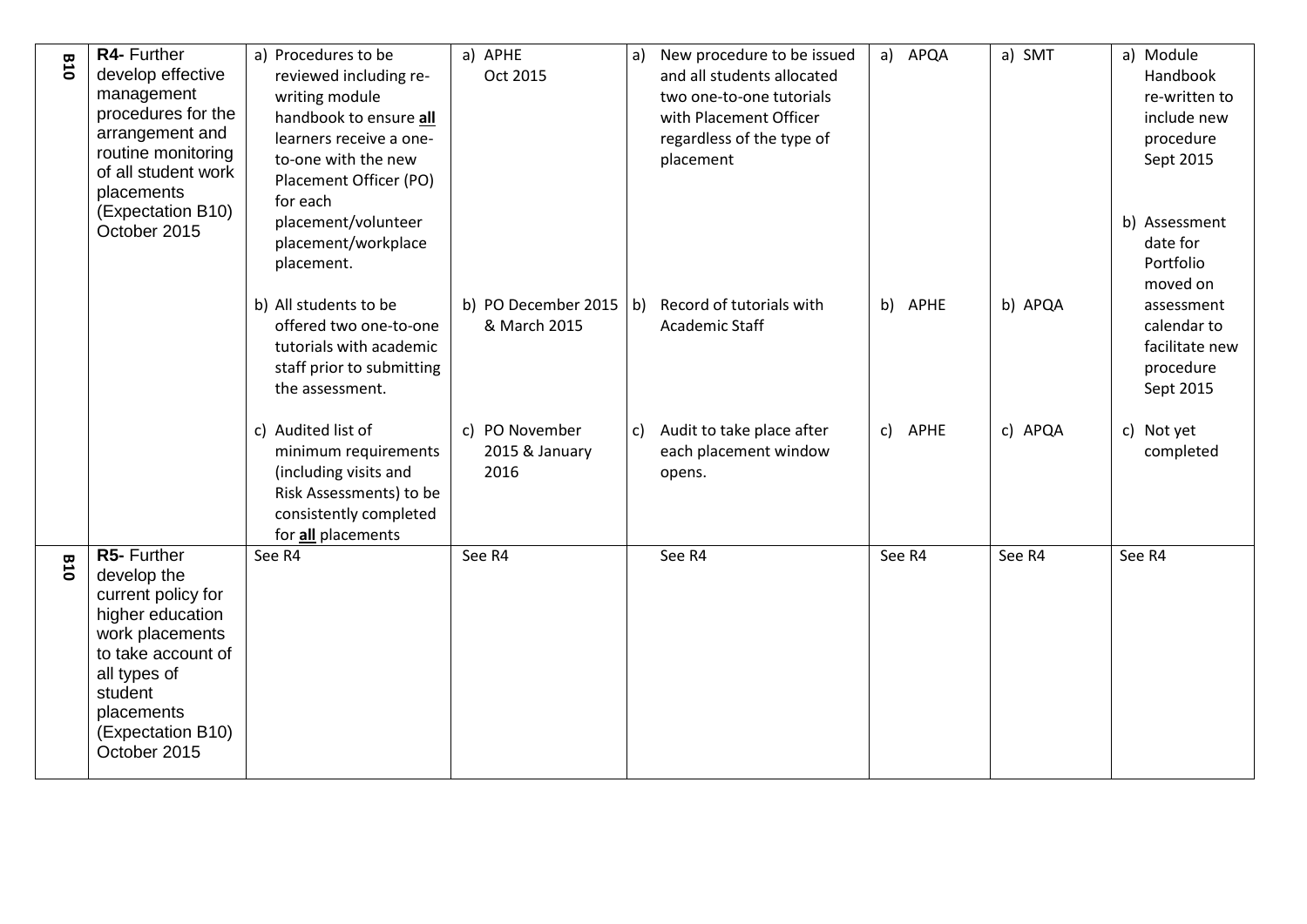| $\Omega$ | R6- Ensure<br>consistency of<br>information on the<br>virtual learning<br>environment and<br>in module<br>handbooks<br>(Expectation C)<br>October 2015 | a) All module handbook to<br>have new School name,<br><b>UCLan Logo and SMC</b><br>Logo on front sheet and<br>minimum content<br>requirements<br>b) All module handbooks<br>to be uploaded to VLE<br>by HE Advisers                                                               | a) HE Advisers<br>Sept 2015<br>b) HE Advisers<br>Sept 2015                                              | a) 100% of handbooks to<br>comply with minimum<br>requirements<br>b) Completed                                                                                          | a) APHE<br>b) APHE               | a) APQA<br>b) APQA         | Achieved<br>a)<br>30/09/2015<br>b)<br>Achieved<br>30/09/2015                           |
|----------|--------------------------------------------------------------------------------------------------------------------------------------------------------|-----------------------------------------------------------------------------------------------------------------------------------------------------------------------------------------------------------------------------------------------------------------------------------|---------------------------------------------------------------------------------------------------------|-------------------------------------------------------------------------------------------------------------------------------------------------------------------------|----------------------------------|----------------------------|----------------------------------------------------------------------------------------|
| $\Omega$ | R7- Ensure all<br>programme<br>specifications are<br>made available to<br>students<br>(Expectation C)<br>October 2015                                  | <b>Programme Specifications</b><br>to be<br>a) On college website<br>b) In hardcopy course<br>handbooks<br>c) On college VLE                                                                                                                                                      | <b>APHE</b><br>Sept 2015                                                                                | a) Programme Specifications to<br>be on College website<br>b) Programme Specifications to<br>be in Handbook<br>c) Programme Specifications<br>on VLE                    | APQA<br>a)<br>b) APQA<br>c) APQA | a) SMT<br>b) SMT<br>c) SMT | a)b)c) Achieved<br>30/09/2015                                                          |
| 风        | GP1- The high<br>levels of support<br>provided to<br>students by the<br><b>Higher Education</b><br><b>Advisors</b><br>(Expectation B4)<br>October 2015 | a) Implement twice<br>weekly tutorial sessions<br>with HE advisers<br>b) Implement electronic<br>calendars so that e-<br>appointments can be<br>made by HE Admin staff<br>for students to access<br>support<br>c) Display weekly<br>availability of HE<br>Adviser to all students | a) APHE/SMT Sept<br>2015<br>b) HE Admin/HE<br>Adviser's Oct 2015<br>c) HE Admin/HE<br>Advisers Oct 2015 | a) 2x 40 minute tutorials on<br>timetables.<br>b) HE Advisers have e-<br>calendars accessed by HE<br>Admin<br>Weekly calendars of HE<br>c)<br>Advisers to be on display | a) APQA<br>b) APQA<br>c) APQA    | a) SMT<br>b) SMT<br>c) SMT | Achieved<br>a)<br>25/09/15<br>Achieved<br>b)<br>10/10/15<br>Achieved<br>C)<br>09/11/15 |